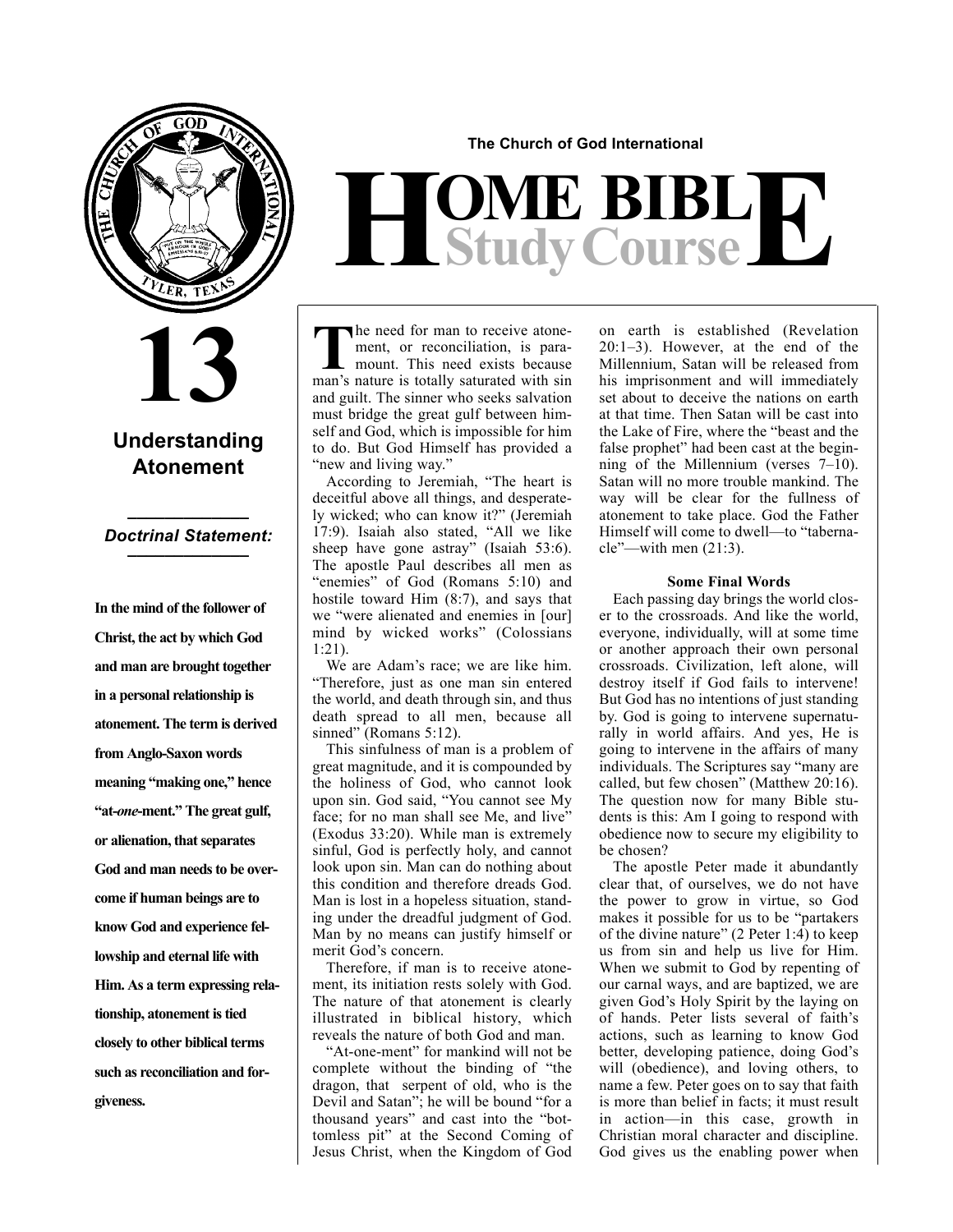we receive His Spirit. The responsibility of learning and growing in the grace of Jesus Christ is ours.

If we do these things we will make our "call and election sure" (verse 10).

#### **Day of Atonement**

The Day of Atonement, or *Yom Kippur*, was a most important day, falling on the tenth day of the month of *Tishri* according to the Hebrew calendar, corresponding to our mid-September through mid-October.

On that day the High Priest entered the Holy of Holies of the Tabernacle (or Temple) to atone for the sins of all Israel. The basic idea of atonement is a "covering" of sin; the purpose is to accomplish reconciliation between man and God. In the New Testament, the Day of Atonement was referred to as "the Fast" (Acts 27:9).

In Leviticus 23, the only chapter of the Bible wherein all the festival days are summarized, we find the proclaiming of a "Day of Atonement."

The seventh month of the Hebrew calendar represents, in type, the seventh thousand-year day of man's time on earth. All those called out of the world and drawn to Jesus Christ are commanded to assemble on the Day of Atonement (Leviticus 23:27). In the book of Numbers we find additional affirmation of this, including the exact day on which we are to meet (Numbers 29:7). The Feast of Trumpets was observed on the first day of *Tishri*, and on the tenth day of this same month the Day of Atonement was kept.

The holy days are times for God's people to come together to celebrate and worship. An added benefit is gained from worshiping with other like-minded believers. It is uplifting also because our daily routine is changed, and no hard work is done. It gives us time for introspection and to check our faith. We learn lessons by considering our past so that we can press on into the future with our eyes fixed on Jesus Christ.

God "demonstrates His own love toward us, in that while we were still sinners, Christ died for us" (Romans 5:8). Therefore, God is not expecting too much of us when He asks us for our time and our life. We demonstrate our commitment to God when we give

something back. "For you were bought at a price; therefore glorify God in your body and in your spirit, which are God's" (1 Corinthians 6:20).

Again, in Leviticus 23:27 and Numbers 29:7, we find that the Day of Atonement is a "holy convocation" (or commanded assembly), and we are to "afflict our souls" (or fast, without food or water). The word *afflict* comes from the Hebrew word *anah*, which means to depress, chasten, or humble. We find the word being used in Exodus 10:3, where God says to Pharaoh, "How long will you refuse to *humble* yourself before Me?"

When God led Israel in the wilderness for forty years, He did this to *humble* them through the circumstance of the times, allowing them to hunger (Deuteronomy 8:2–3).

Therefore, on the Day of Atonement we are to afflict (humble) ourselves by not eating or drinking (Psalm 35:13). When fasting, it is intended that we feel the pangs of hunger and thirst to help us realize our life is totally dependent on God, to show us how weak and small we are in comparison with our Creator.

In today's world people only think of satisfying the cravings of the flesh. When they reach the point of satisfying all the lusts of the flesh, they then boast of "living the good life." But in the end, such things do not satisfy our deepest feelings and longings. Real life, which only comes from our Creator, demands discipline, sacrifice, hard work, and a total commitment to God.

The Day of Atonement differs from the other holy days in that *absolutely no work* is to be done (Leviticus 23:30; 16:29; Numbers 29:7). The other holy days tell us "no manner of work" is to be done other than that which is necessary for preparing food for each individual (Exodus 12:16). However, on the Day of Atonement it is not necessary to even do the work of preparing food.

If, on the Day of Atonement, we will place ourselves in God's hands, submitting to God, He will provide the spiritual food of atonement and understanding that we all need. It is far more beneficial than physical food. God the Father and Jesus Christ provide a spiritual feast of drinking in of the Word of eternal life. Though the Day of Atonement is a day of fasting, it is also a day of great rejoicing!

The Hebrew term often translated "atone" has the fundamental meaning of "to wipe out," "to erase," "to cover," or perhaps, more generally, "to remove."

In the King James Version the word for "atone" is translated by such expressions as "to make atonement," "forgive," "appease," "pacify," "pardon," "purge," "put off," and "reconcile."

In the Old Testament, the means of atonement was accomplished by the sacrifice and offering up of the blood of an animal. We must remember: man, on his own, can do nothing. It is God who provides the sacrifice; man only performs the rite.

Since man can do absolutely nothing to atone for himself, it is God who must take the initiative, providing the gracious provision for sin (cf. Leviticus 17:11).

With the understanding we have now, we can understand how the Day of Atonement symbolizes God and man being reunited*.*

But God and His creation can never be *fully* "at one," in full agreement, until Satan is put away forever in the Lake of Fire and the whole world repents. When that takes place, God will then dwell with Jesus Christ and mankind on earth. This will be the final fulfillment of perfect atonement—reconciliation with God. "Behold, the tabernacle of God is with men, and He will dwell with them, and they shall be His people. God Himself will be with them and be their God" (Revelation 21:3).

Those who refuse to keep the Day of Atonement will not be allowed to remain among His people (Leviticus 23:29–30).

Notice that this law is for the foreigner of any race that comes among God's people (verse 29).

Since we belong to God, we are spiritual Israelites. We must therefore keep this Day of Atonement (Romans 2:28–29; 11:17–18; Galatians 3:29).

In Leviticus 23:32, we find that the Day of Atonement begins at sunset on the ninth day of the month and ends on the tenth day at sunset. According to God's true calendar, every day begins at the previous day's sunset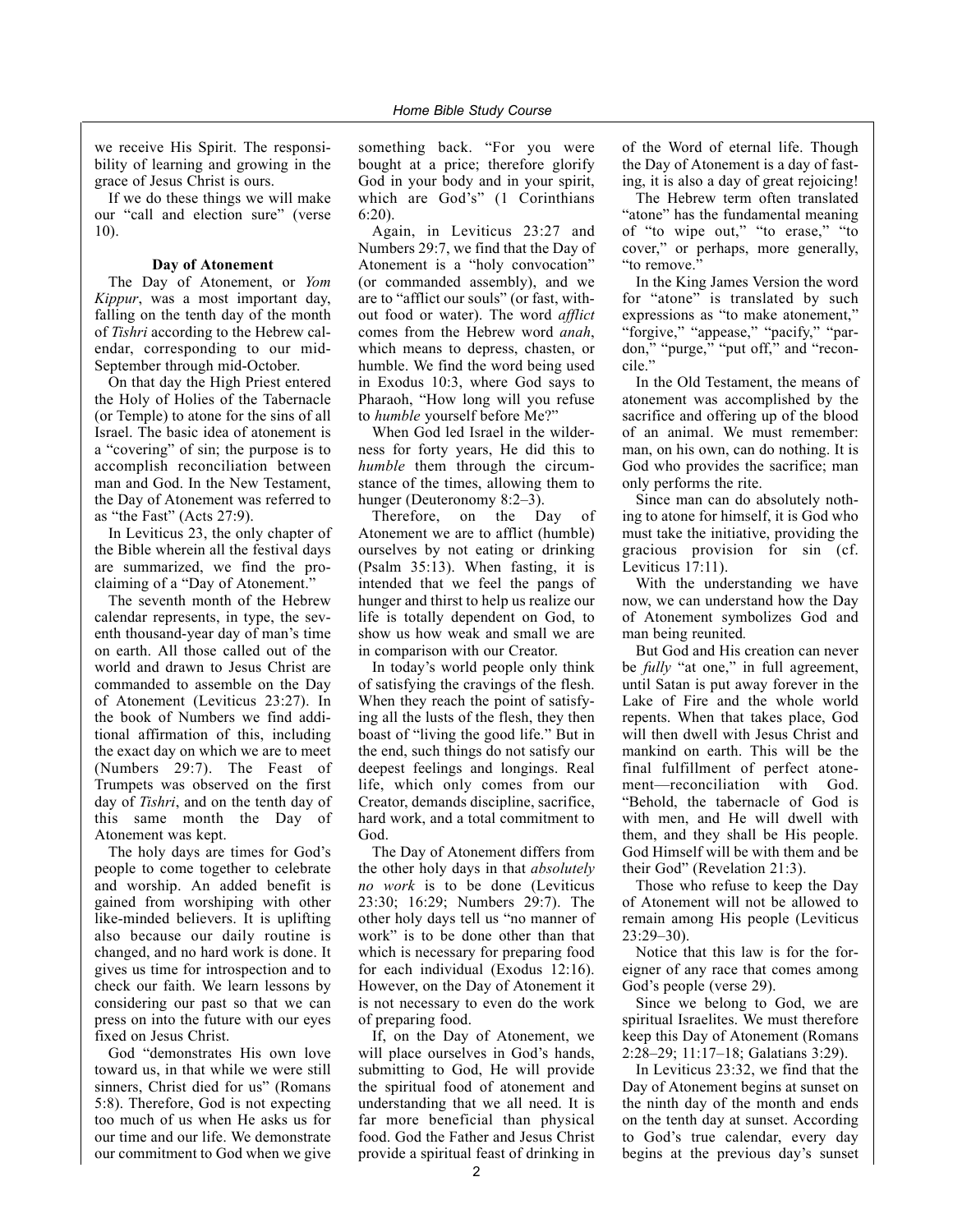(Genesis 1:5,8,13,19).

#### **Review**

*1. The Day of Atonement is kept on the tenth of Tishri of the Hebrew calendar.*

*2. The purpose of atonement is to accomplish reconciliation between God and man.*

*3. In the New Testament, the Day of Atonement was referred to as "the Fast."*

*4. To afflict our souls is to fast by not drinking or eating.*

*5. The Day of Atonement is a commanded assembly.*

*6. Absolutely no work is to be done on the Day of Atonement.*

*7. Man can do nothing on his own.*

*8. We are spiritual Israelites.*

*9. Every day begins at the previous day's sunset.*

#### **Levitical Instructions**

In Leviticus 16, we read the detailed instructions given to the Levitical Priesthood for the Day of Atonement.

On the Day of Atonement, no one was permitted to be in the Tabernacle (built by the children of Israel as a type of God's house) except for the High Priest (Leviticus 16:17). This holy place within the veil was a type of the throne of God (Exodus 25:17–20).

The cover of the Ark of the Covenant was called the "mercy seat" (Exodus 25:17). "A glorious high throne from the beginning is the place of our sanctuary" (Jeremiah 17:12).

The High Priest was allowed to enter only once a year, on the Day of Atonement, into the Holy of Holies this typical throne room of God (Exodus 30:10; Leviticus 16:29,34). God's very presence was there in the throne room, and no man can look upon His face and live (Exodus 33:20). God will not allow His throne to be profaned or disrespected.

On the Day of Atonement, Aaron the High Priest was instructed to "take from the congregation of the children of Israel two kids of the goats as a sin offering" (Leviticus 16:5), both kids making up the one sin offering.

He was then to "present them before the LORD at the door of the tabernacle" (verse 7). The High Priest was further instructed to "cast lots for the two goats: one lot for the LORD and the other lot for the scapegoat [escape goat]" (verse 8).

If your Bible has marginal renderings, you might notice it gives the word *azazel* for "scapegoat." The most probable rendering of *azazel* is "complete sending away," "solitude." The rendering of the passage would be "the one for the LORD and the other for an utter removal."

*Strong's Exhaustive Concordance of the Bible* defines *azazel* as "goat of departure; the scapegoat"—that is, a goat that "goes away."

Casting or drawing lots consisted of bits, or small tablets, of wood or stone, sometimes inscribed with the names of persons (in this case, goats). The bits or tablets were put into a receptacle or a garment, were shaken together, and then were cast. He whose lot first fell out was the one chosen.

The goat upon which the Lord's lot fell was to be offered for a sin offering (verse 9). But the goat on which the lot fell to be the escape goat was to be presented alive before the Lord to make an atonement (verse 10).

The reason for the casting of lots is this: God does not allow men to determine how to worship Him in ritual or ceremony. A lot was a solemn appeal to God to decide a doubtful matter. By casting lots, it was determined which role each goat would play.

Aaron now was to take one of the goats of the sin offering, kill it, and sprinkle its blood on and before the mercy seat, making an atonement for the holy place because of the uncleanness of the children of Israel (verses 15–16).

After this He was to take the remaining live goat and "lay both his hands on [its] head..., confess over it all the iniquities of the children of Israel, and all their transgressions, concerning all their sins, putting them on the head of the goat, and shall send it away into the wilderness by the hand of a suitable man" (verses  $21-22$ ).

Clearly, the Day of Atonement annually symbolized for Israel the substitutionary sacrifice God provided for their sins, and the total removal of their guilt.

Obviously this ritual for the Israelites had to be repeated every year. Jesus Christ's death and resurrection replaced this system once and for all. At any time we can have our sins forgiven and receive the atonement by placing our faith and trust in Christ (Hebrews 10:1–18; Ephesians 2:8; Romans 5:11).

What we must understand and never forget is that Jesus Christ is the ultimate sin offering! He "bore our sins in His own body on the tree" (1 Peter 2:24).

"He shall see the labor of His soul, and be satisfied. By His knowledge My righteous Servant shall justify many, for He shall bear their iniquities....He poured out His soul unto death, and He was numbered with the transgressors, and He bore the sins of many, and made intercession for the transgressors" (Isaiah 53:11–12).

Notice this glad release in David's psalm of praise: "As far as the east is from the west, so far has He removed our transgressions from us" (Psalm 103:12).

Jesus Christ, who was God Almighty of the Old Testament, removes our sins, having separated us from them, forgiving and forgetting them.

Romans 5:10 states, "For if when we were enemies, we were reconciled to God by the death of His son, much more, being reconciled, we shall be saved by His Life."

Make no mistake! We have received the atonement—the reconciliation (Romans 5:11)—and God has "raised us up together, and made us sit together in heavenly places in Christ Jesus" (Ephesians 2:6). Therefore, "by grace you have been saved through faith, and that not of yourselves; it is the gift of God" (verse 8). The fullness of this reconciliation takes place when God dwells with us. No matter how we describe what Christ has done by way of atonement, it remains for humanity to appropriate it by faith.

#### **Review**

*1. The High Priest was allowed to enter into the Holy Place only once each year.*

*2. The Holy Place was a type of the throne of God.*

*3. God's presence was in the throne room.*

*4. The High Priest was instructed to*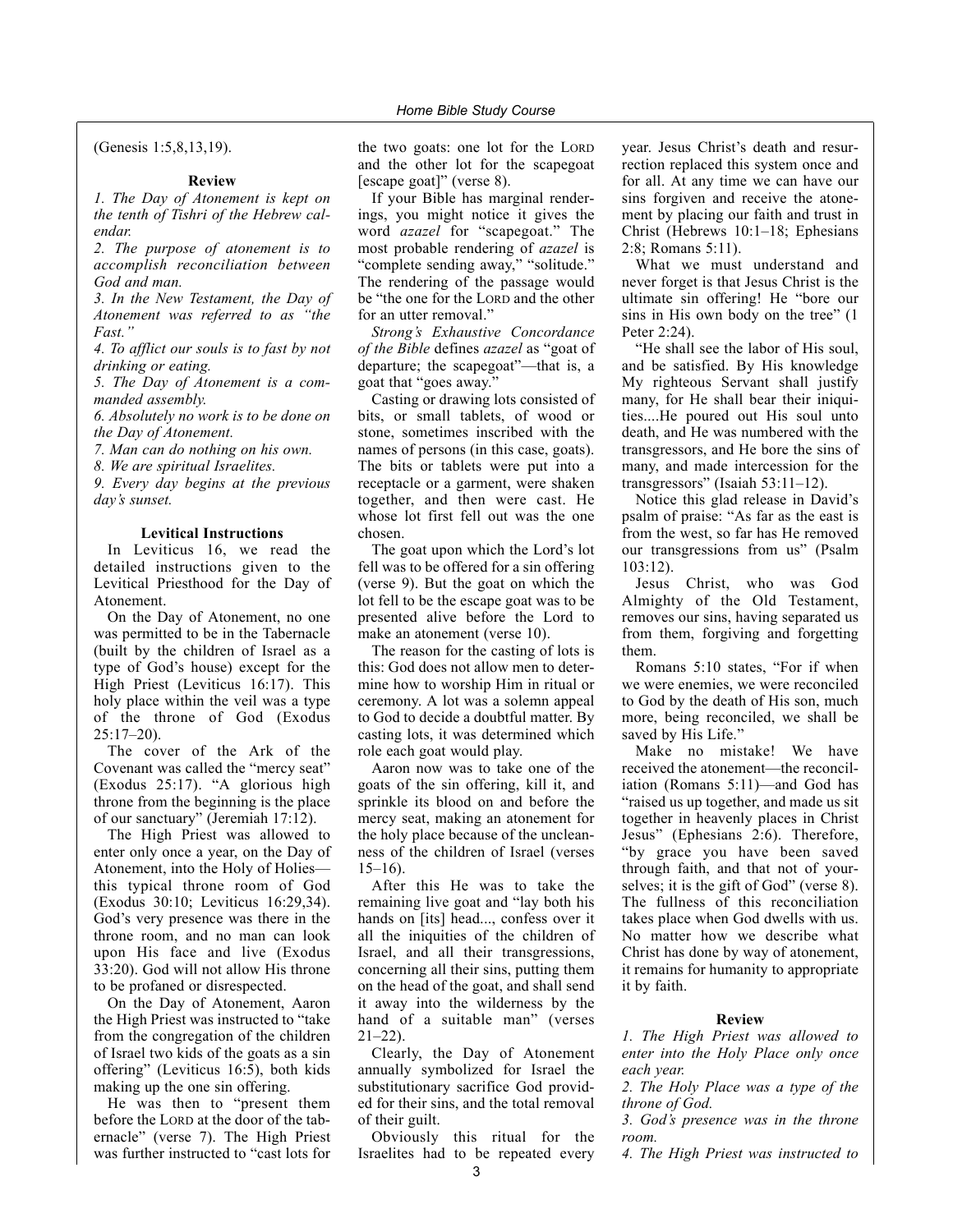*take two goats of the congregation for the selection of a sin offering.*

*5. The High Priest was instructed to cast lots upon the goats.*

*6. By lot it was determined which goat was to be offered and which goat was to be the "escape goat," or goat of departure.*

*7. By casting lots it was determined which role each goat would play.*

*8. The goat upon which the Lord's lot fell was slain and its blood sprinkled upon the Mercy Seat and before the Mercy Seat, making Atonement for the Holy Place.*

*9. The High Priest then placed his hands upon the head of the live goat, confessing all of the iniquities, sins, and transgressions of the children of Israel over it.*

*10. The goat was then led away into the wilderness by an able man.*

*11. Jesus Christ bore our sins in His own body on the tree.*

*12. Jesus gave His life to pay the death penalty earned by our sins. 13. Jesus removed our sins from us as*

*far as the east is from the west. 14. We have received the Atonement.*

#### **Satan Bound a Thousand Years**

In Revelation 20:1–2, we see an angel come down from heaven. He has the key to the bottomless pit and a great chain in his hand. He captures the dragon, that old serpent, which is the Devil and Satan, binding him for a thousand years. The "thousand years" is what we call the Millennium.

So we see Satan cast into a pit and sealed up for the duration of the Millennium, and then he is allowed to be released for a little season (verse 3).

By comparing Revelation 18:2 with Isaiah 13:19–21, we see that all the demons are put in a place of restraint at the time of, and along with, the destruction of Babylon, where they can no longer influence mankind.

Even after mankind has experienced the terrible woes of Revelation 9, including the seven last plagues, which are the wrath of God poured out without mixture (mercy), humanity still refuses to repent (Revelation 16:11,21).

Humanity is so completely deceived by Satan the Devil that it will not repent and turn to God  $(12:9)$ . Three unclean spirits come out of the

mouth of the Dragon, the Beast, and the False Prophet. These unclean spirits go forth deceiving the world about the Second Coming of Christ (16:13–14). The Dragon is behind this great deception.

The world to come will not be ruled over by angels, fallen or otherwise (Hebrews 2:5).

The apostle Peter spoke of the last days, saying scoffers would come and continue to walk after their own lusts without fear of the Lord God. Peter said they are ignorant of the fact that the first earth perished in a flood, and that now the present "heavens and the earth which are now preserved by the same word, are reserved for fire until the day of judgment and perdition of ungodly men" (2 Peter 3:3–7).

Paul tells us this new world to come will be ruled by the saints. They will even judge the angels (1 Corinthians  $6:2-3$ ).

#### **Review**

*1. An angel with a key to the bottomless pit comes down from heaven. 2. This angel binds Satan with a symbolic chain, casting him into the bottomless pit.*

*3. Satan is bound for a thousand years.*

*4. Satan will be released for a little season after the thousand years.*

*5. The demons will be restrained along with the destruction of Babylon. 6. Even after the seven last plagues, mankind remains unrepentant.*

*7. The world is totally deceived by Satan the Devil.*

*8. Three unclean spirits come out of the mouth of the Dragon, the Beast, and the False Prophet.*

*9. The unclean spirits deceive the world about the Second Coming of Jesus Christ.*

*10. The new world to come will not be put in subjection to the angels, but will be judged by the saints.*

*11. There will be scoffers in the last days.*

#### **Our High Priest**

Jesus Christ is our perfect sinless High Priest. Unlike the Levitical High Priest in the Old Testament who could only enter into the Holy of Holies once each year on the Day of Atonement, Christ is in the presence of God at all times (Hebrews 5:5–6;

6:20; 7:26).

The book of Leviticus contains the ritualistic laws of animal sacrifices, meal and drink offerings, incense burnings, and various washings—all of which were required for the Levitical priests to perform. These things were called the "law of works" (Greek *ergon*, which means physical labor). In Galatians 3:19, Paul tells us this was the law that "was added because of transgressions, till the Seed [Christ] should come." This law of works foreshadowed Christ and was intended to lead Israel to Him. After the crucifixion and resurrection of Christ, this law of works was not needed (Gaatians 3:24–25).

The High Priest in the Old Testament was required to bathe and to wear special linen garments before going into God's presence (Leviticus 16:4; cf. Revelation 19:8).

In Leviticus 16:12–13, we see that the High Priest was to be surrounded by a cloud of incense when he went into the Holy Place. The incense is symbolic of the sweet-smelling odors which are the prayers of the saints. As incense arises from hot coals, so sweet-smelling prayers are to ascend like a cloud from the righteous (Revelation 5:8). The saints who love His appearing are praying for the coming of the kingdom when they shall reign on earth (2 Timothy 4:8).

On the Day of Atonement the High Priest in the Old Testament had to make a sin offering for himself, his house, and for the people, sprinkling the blood on the Mercy Seat (Leviticus 16:6,14,16).

Three items were kept inside the Ark of the Covenant: a golden urn filled with manna as a reminder of God's provision in the wilderness, Aaron's rod that budded, and the tablets on which God engraved the Ten Commandments with His own finger. The breaking of these laws made the sin offering necessary. The sacrificial blood was sprinkled on and before the cover to the Ark, symbolically "covering" broken law.

This ritualistic sprinkling of blood (sin offering) points directly to Christ (Romans 3:25; Revelation 5:9).

After the High Priest had completely purified himself, he was ready to go out and perform the duties of his office.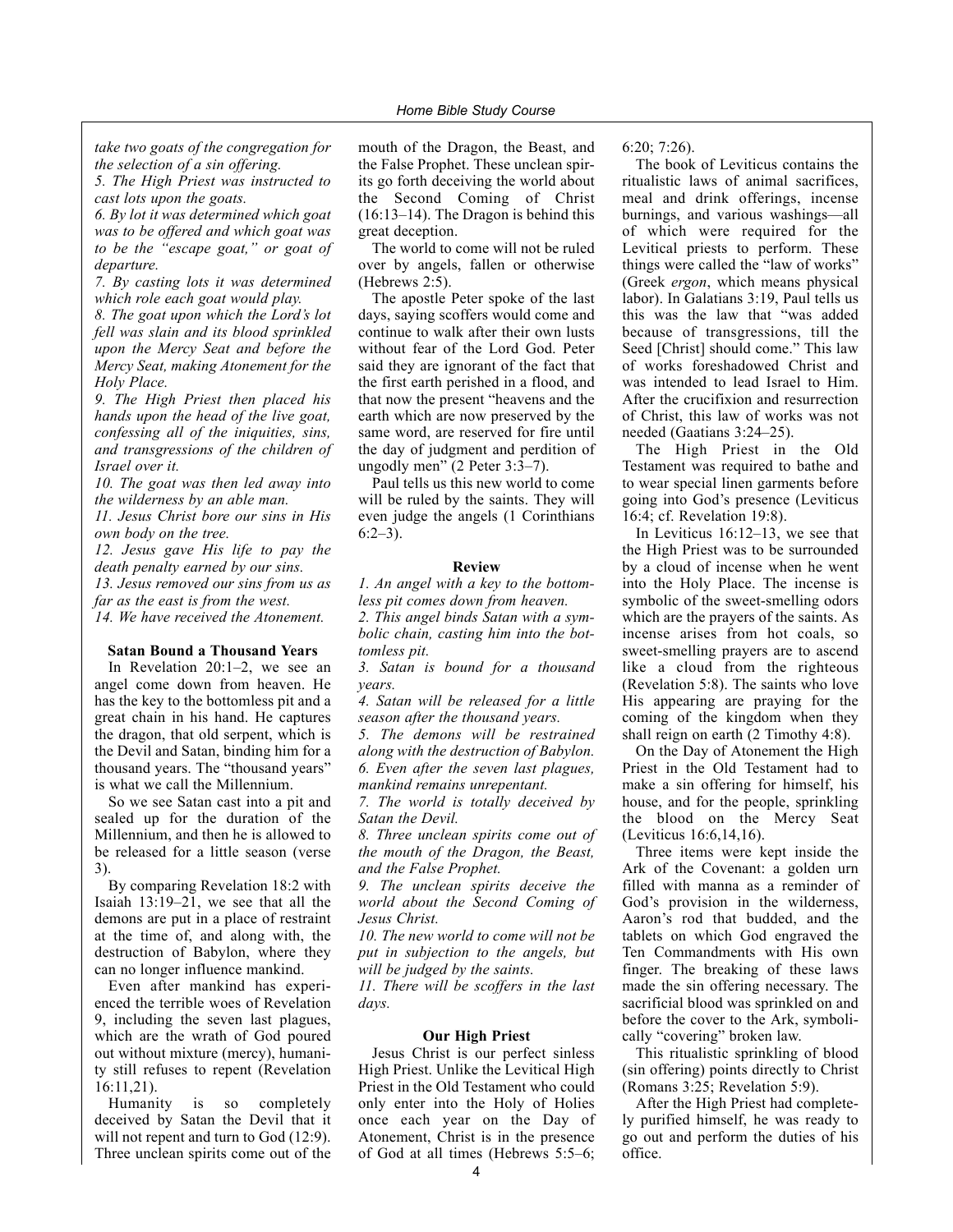Next, the High Priest offered the goat upon which the Lord's lot fell as a sin offering for all the people (Leviticus 16:15). This goat represents Christ, who was slain for the sins of all the people and then assumed the office of High Priest (Hebrews 2:17).

In the book of Hebrews, we see a lucid picture of Jesus Christ and the heaven of God's throne being the unquestionable reality of which the Old Testament High Priest and physical Tabernacle only represented (9:23–24; 8:2–5). For a more thorough understanding, read Hebrews 9 and 10.

Therefore, we see in "reality" Jesus Christ entered behind the veil to the very throne of God in heaven (6:19,20; 8:1). It was His own blood that He presented as an offering for sin (9:12).

So Jesus Christ began to do behind the veil in heaven itself what the High Priest did in type only on the Day of Atonement (9:7; Leviticus 16:15–19).

Because we have a High Priest, Jesus Christ, who has passed into the heavens, we are encouraged to come boldly unto the throne of grace (Hebrews 4:14–16).

Also, we find Jesus has been making intercession for those who have come to God through faith in Him (Hebrews 7:25). He has been doing this for the last two thousand years because He is ever-living.

Another underlying reason for the Day of Atonement was that other offerings for sin could not provide for unknown (secret) sins. Because of such sins, the sanctuary, the land, and the nation remained ritually unclean. The Altar and the Mercy Seat were considered defiled because they were in the presence of the sinning Israelites. All through the year the sins of the Israelites were transferred to the Tabernacle and its fixtures. On the Day of Atonement, this giant burden of guilt was purged from the nation in order that God might continue to dwell in Israel. "But your iniquities have separated you from your god; and your sins have hidden His face from you, so that He will not hear" (Isaiah 59:2).

#### **Review**

*1. Jesus is our perfect High Priest.*

*2. Christ is in the presence of God at all times.*

*3. The ritualistic laws were called the "law of works," which means physical labor.*

*4. This law of works was intended to lead Israel to Christ.*

*5. After the crucifixion and resurrection of Christ, the ritualistic law of works was not needed.*

*6. Jesus Christ presented His own blood as an offering for sin behind the veil in heaven.*

*7. Jesus makes intercession for all who come to God through Him. 8. It is our sins and iniquities that separate us from God.*

#### **Must the Church Fast Today?**

The Day of Atonement was a day of cleansing and purifying. It was a time of emancipation and restoration—a day symbolizing release from bondage (Leviticus 25:1–9).

After seven seventh years were reached, totaling 49 years, the fiftieth year was heralded by the Trumpet of Jubilee. This year was set aside as belonging to the Lord. The word "Jubilee" simply means a "Ram's Horn."

This was not just a year of release from labor, nor just a year of rest, but this year belonged to the Lord. By this, God expressed His Lordship over earth and all creation which should be acknowledged by all His people by their obedience to all His commands.

Just as the seventh year, linked in Deuteronomy 31:9–13 with the reading of the law, expressed God's right to command obedience of His people, so the fiftieth year of Jubilee expressed His ownership of all people, land, and methods or means of production—and life itself.

During this year, those who had fallen on hard times were released from debts they were unable to pay. Those who, for lack of food and clothing, sold themselves into slavery, and those who lost inherited land through poverty, were released from slavery and had their land restored. This was a typical portrayal of man's future Atonement: release from the death penalty (Romans 6:23) and from the slavery to sin (verse 16; 7:14).

As we read before, our sins and iniquities have separated us from God. And our sins have hidden His face from us, and He will not hear us (Isaiah 59:2).

If we do not confess our sins, or if we harbor certain sins in our heart, it is like building a wall and placing it between ourselves and God (Psalm 66:18).

Notice, we are commanded to "fast," or to abstain from food and drink. We are not to do any work at all; "it shall be a statute forever throughout your generations in all your dwellings" (Leviticus 23:29–32).

Numerous scriptures show us that the act of fasting indicates sorrow because of sin (Ezra 10:6; Deuteronomy 9:8,9,18).

The biblical example indicates that spiritual fasting is to be accomplished by not drinking or eating (Exodus 34:28; Esther 4:16; Acts 9:9).

Romans 8:17 reminds us that if we expect to be glorified with Christ, we must also suffer with Him.

Jesus suffered great affliction for us (Isaiah 53:4,7). On the Day of Atonement we can be one with Him by submitting ourselves to the affliction of fasting. The Hebrew word *anah* used in Isaiah 53:4 is the same word used elsewhere for fasting.

Through fasting we become aware of just how carnal-minded we really are. With just a little hunger and thirst, we find out how much our thoughts are taken up with self.

"But on this one will I look: On him who is poor and of a contrite spirit, and who trembles at My word" (Isaiah 66:2).

Notice the record in the book of Psalms left by King David (Psalm 35:13; 109:24; 119:71).

Jesus taught that if we humble ourselves, then in due time we shall be exalted (Luke 14:11). Until we become humble, we cannot be acceptable to God (Luke 18:14).

The Pharisee did not go to the Temple to pray to God but to announce to all who could hear how good he was. When the tax collector went, he recognized himself as a sinful man, begging for mercy (Luke 18:11–13).

The Pharisee fasted so he would appear to God as suffering, thinking God would be pleased and look favorably upon him. That kind of fasting is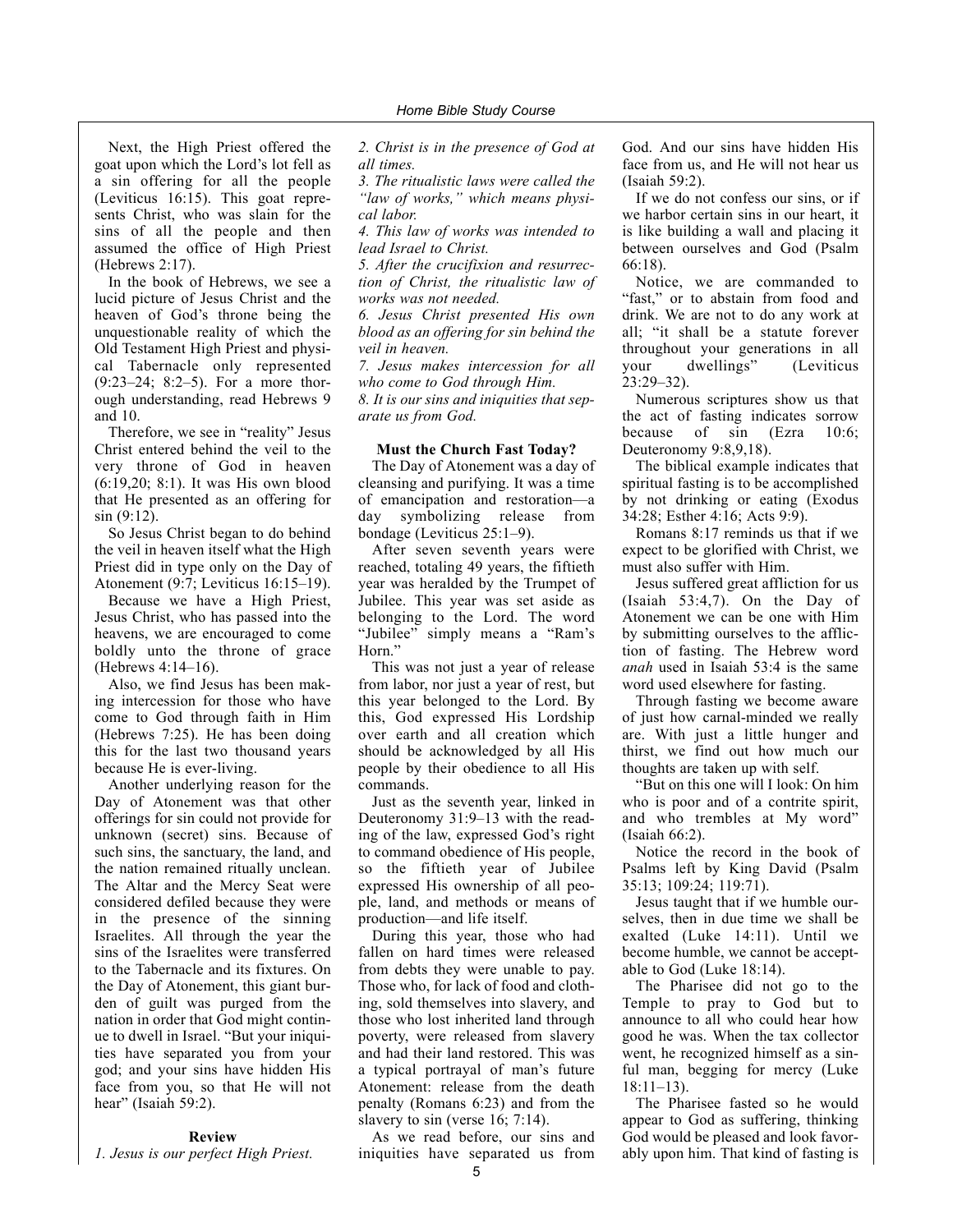not the purpose of the Day of Atonement.

Godly humbling is repentance, which will lead to conversion. The converted person will admit that his ways are wrong and that his own human strength is minuscule. He will turn to God's ways, receiving the power of the Holy Spirit and living a life of obedience to God.

#### **Review**

*1. God selected the Day of Atonement as a time of release from bondage. 2. The fiftieth year was heralded by the Trumpet of Jubilee.*

*3. This year was set aside as belonging to the Lord.*

*4. Those who had sold themselves into slavery (bondage) were released. 5. Those who had lost inherited land*

*had their land restored. 6. This year of release was a portray-*

*al of man's future atonement: release from the death penalty and slavery to sin.*

*7. Fasting indicates sorrow because of sin.*

*8. To be exalted, we must first be humble.*

*9. Through fasting, we become aware of just how carnal-minded we are.*

*10. The converted person will confess that his ways are wrong, that he has little strength.*

#### **Mercy Seat, Propitiation, Expiation, and the Wrath of God**

The whole position of the human race was altered in its relationship to God by the atoning death of Christ for the world's sin. Whether men accept this marvelous blessing makes no difference (1 John 2:2). Jesus Christ is our "propitiation," delivering us from the wrath of God.

The Hebrew word translated "mercy seat" is technically best rendered as "propitiatory," a term signifying the removal of wrath. We see the significance of this found in the ceremony performed on the Day of Atonement, when blood was sprinkled by the High Priest on the Mercy Seat to make atonement for the sins of the people of Israel.

The Mercy Seat "propitiation" looks forward to Jesus, who is called a "propitiation" (Romans 3:25). This Greek term translated "propitiation" is the same Greek word used in the Septuagint version of Hebrews 9:5.

Translation from one language to another, such as Greek to English, can cause confusion for Bible students. One of the rules of Bible study is not to take things out of context. Just being aware of the problem will help a great deal.

One such problem is the words "expiation" and "propitiation" in relationship to the word "Atonement."

In the Scriptures, you will find that both expiation and propitiation are a part of God's atoning work. You will find that New Testament references to "expiation" have to do with the sacrifice of Christ for human sin. Christ's sacrifice both *propitiates* (turns away) the wrath of God and *expiates* (covers) human sin.

A helpful solution to the problem of relating expiation and propitiation is not to choose between them, for both terms are proper biblical concepts. For example, in Romans 3:25 we see both ideas in the context: "[W]hom God set forth as a propitiation by His blood, through faith, to demonstrate His righteousness, because in His forbearance God had passed over the sins that were previously committed." For other examples see Romans 1:18; 2:5,8; 3:5.

From this we see that the broader term "atoning sacrifice," which can include both ideas, is the better choice.

It will help to look at the wrath of God in relation to His forbearance, love, and readiness to forgive. First, God is patient. He has already given nearly six thousand years to man to come to repentance. The Hebrew word for "patient" is related to the word for "wrath," and means "length of wrath"—that is, God does not quickly become angry. He is longsuffering (Exodus 34:6).

Second, He is full of compassion and love, always faithful to His children (34:6).

Third, He is always ready to forgive those who sin against Him when they atone for and are cleansed from their sins (34:6).

In the New Testament, we see God's wrath in contrast to His grace, love, and forbearance (Matthew 3:7; Luke 21:23; John 3:36; Romans 1:18; Ephesians 5:6; Revelation 14:10).

Those who do not have faith in Christ remain in their sins and fall under the wrath of God. Those who believe in Him are delivered from God's wrath (Ephesians 2:3; 1 Thessalonians 1:10). However, the faithful are reminded that it is a terrible thing to fall into the hands of the living God (Hebrews 10:31), because God is a "consuming fire" (12:29).

We have already studied the good news that Jesus has come to deliver us from the wrath of God (Romans 5:9). We who have been delivered are reconciled with God and have received the Atonement (verses 10–11). We are no longer under condemnation (8:1).

To be sure, atonement is the whole message of the Bible: God in Christ is reconciling the world to Himself (2 Corinthians 5:19).

#### **Review**

*1. One rule of Bible study is to avoid taking things out of context.*

*2. References to "expiation" have to do with the sacrifices of Christ for human sin.*

*3. Both expiation and propitiation are a part of God's atoning work.*

*4. Propitiation turns away God's wrath by faith in Christ's blood.*

*5. Expiation covers human sin and brings remission of sins.*

*6. "Atoning sacrifice" includes both facets: propitiation and expiation.*

*7. Without faith in Christ, we remain in our sins.*

*8. God is patient, full of compassion and love.*

*9. God is always ready to forgive.*

*10. The Good News is, Jesus has come to deliver us from the wrath of God. Those delivered are reconciled with God and have received the Atonement.*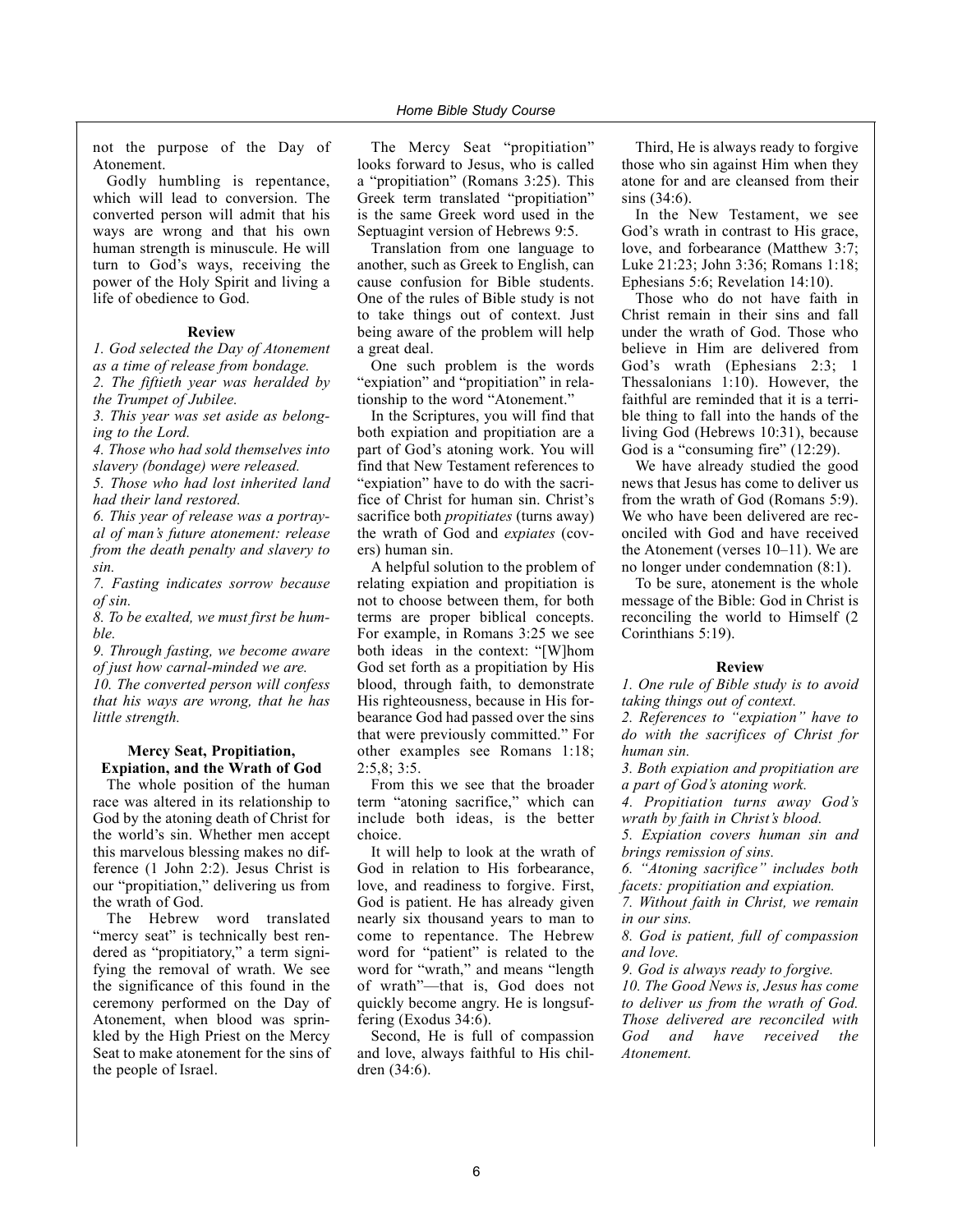**Understanding 13 Atonement**

### **Test Yourself**

**Write your answers on a separate sheet of paper. Check** *your* **answers with the answers found at the end of the test. Detach the return coupon at the bottom of the page and mail back to us. We will send the next lesson in the series to you.**

**The Church of God International**

# $H$ **Study Course**

### *True or False Questions*

1. The Day of Atonement is kept on the first of Tishri.

2. Atonement is to accomplish reconciliation between men.

3. "The Fast" is a way of referring to the day of Atonement in the New Testament.

4. We are not to eat or drink fluids on the Day of Atonement.

5. God does not command us to keep the Day of Atonement.

6. In the Bible, every day begins at the previous day's sunrise.

7. The High Priest could enter into the Holy of Holies at any time of year.

8. The Holy Place was typical of God's throne in heaven.

9. God's presence was never actually in the Tabernacle's Holy Place.

10. Two goats were taken from the congregation of Israel as a sin offering.

11. One goat was offered as a sin offering to the Lord, and the other goat was the goat of departure.

12. It was determined by lot which role each goat would portray.

13. The goat for the Lord was slain and its blood sprinkled on the Mercy Seat.

14. The goat for departure was led away into the wilderness by a fit man.

15. It is not possible for us to receive atonement yet.

*Continued on next page*

*Cut along dotted line Cut along dotted line*



**The Church of God International**



| $\square$ Yes!                     |
|------------------------------------|
| <b>Send me</b><br><b>Lesson 14</b> |

*Code—CO14*

*Send to:* **The Church of God International P.O. Box 2525 Tyler, TX 75710**

*Thanks for letting us serve you!*

Zip: Phone:

Name:

Address:

City: \_\_\_\_\_\_\_\_\_\_\_\_\_\_\_\_\_\_\_\_\_\_\_\_\_\_\_\_\_\_State:\_\_\_\_\_\_\_\_\_\_\_\_\_\_\_